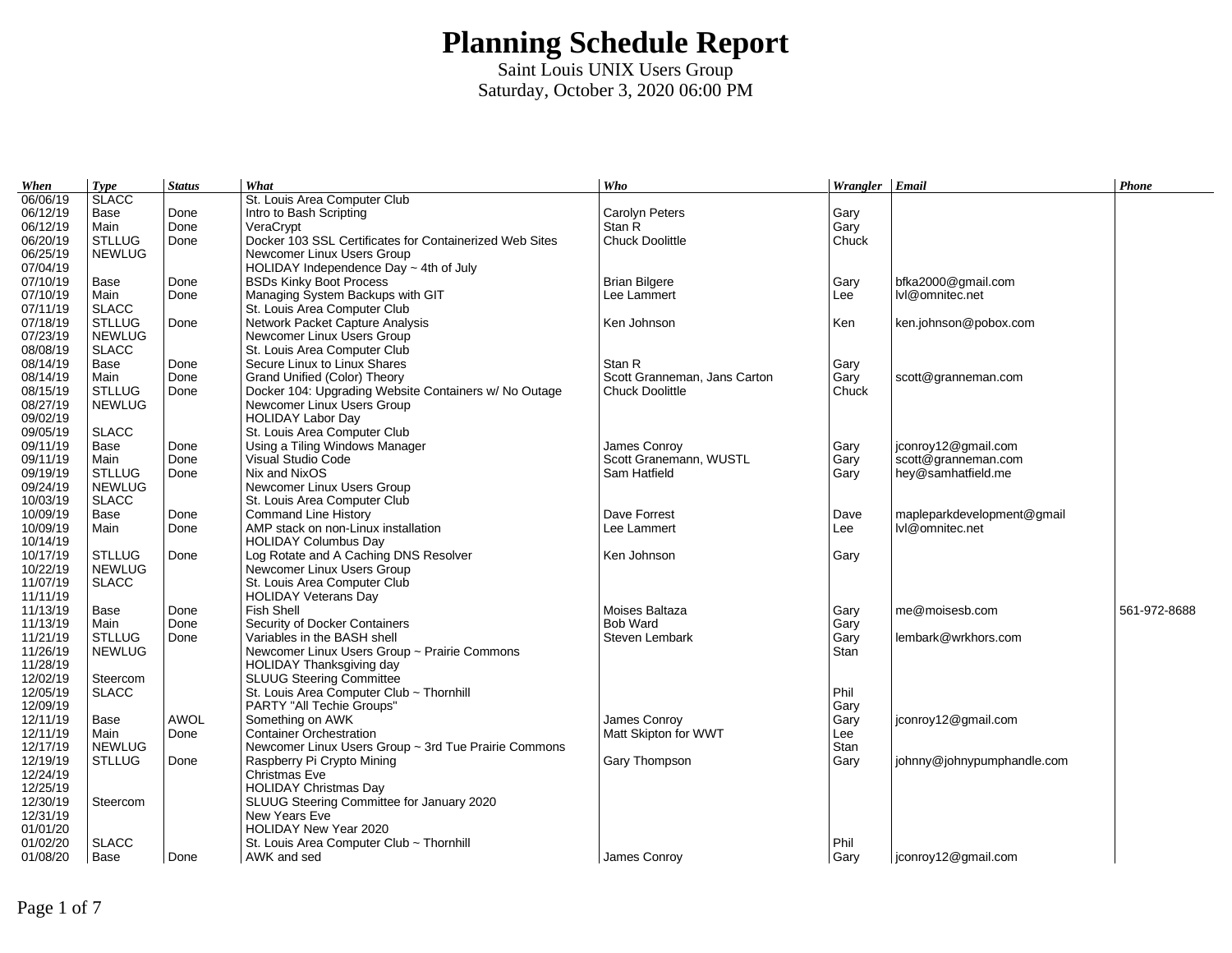| When     | <b>Type</b>   | <b>Status</b> | What                                             | Who                            | Wrangler Email |                             | $\boldsymbol{Phone}$ |
|----------|---------------|---------------|--------------------------------------------------|--------------------------------|----------------|-----------------------------|----------------------|
| 01/08/20 | Main          | Done          | Cloud Concepts for Unix Gurus                    | Joe Epplin                     | R. Seibel      | epplinj@objectcomputing.com |                      |
| 01/16/20 | <b>STLLUG</b> | Done          | CEPH File System                                 | Michael Carrington of SuSE     | Gary           | mcarrington@suse.com        |                      |
| 01/20/20 |               |               | <b>HOLIDAY MLK Day</b>                           |                                |                |                             |                      |
| 01/28/20 | <b>NEWLUG</b> |               | Newcomer Linux Users Group ~ Prairie Commons     |                                | Stan           |                             |                      |
| 02/03/20 | Steercom      |               | <b>SLUUG Steering Committee</b>                  |                                |                |                             |                      |
| 02/06/20 | <b>SLACC</b>  |               | St. Louis Area Computer Club ~ Rock Road         |                                | Phil           |                             |                      |
| 02/12/20 |               |               | <b>SLUUG Annual Meeting and Elections</b>        |                                |                |                             |                      |
| 02/12/20 | Base          | Done          | File permissions                                 | Stan R                         |                |                             |                      |
| 02/12/20 | Main          | Done          | AWS VPS Amazon Virtual Private Cloud             | <b>Steven Lembark</b>          | Gary           | lembark@wrkhors.com         |                      |
| 02/17/20 |               |               | <b>HOLIDAY Presidents Day</b>                    |                                |                |                             |                      |
| 02/20/20 | <b>STLLUG</b> | Done          | ANTI-SPAM with Sender Policy Framework           | Dave Forrest                   | Gary           | mapleparkdevelopment@gmail. |                      |
| 02/25/20 | <b>NEWLUG</b> |               | Newcomer Linux Users Group ~ Rock Road           |                                | Stan           |                             |                      |
| 03/02/20 | Steercom      |               | SLUUG Steering Committee and Count Ballots       |                                |                |                             |                      |
| 03/11/20 | Base          | Done          | <b>NMAP Scripts</b>                              | Tony Zafiropoulos SysEngr CISA | Gary           |                             |                      |
| 03/11/20 | Main          | Done          | Amateur Radio and Open Source Software           | Kyle Krieg                     | Lee            | aa0z@slsrc.org              |                      |
| 03/12/20 | <b>SLACC</b>  |               | St. Louis Area Computer Club ~ 2nd Thu Thornhill |                                | Phil           |                             |                      |
|          | <b>STLLUG</b> |               |                                                  |                                |                |                             |                      |
| 03/19/20 |               | Done          | Hardware: FPGAs, ASICs, CPUs                     | <b>Brice Meyer</b>             | Gary           | bmeyer@sei.cmu.edu          |                      |
| 03/24/20 | <b>NEWLUG</b> | Cancelled     | Newcomer Linux Users Group ~ Thornhill           |                                | Stan           |                             |                      |
| 03/30/20 | Steercom      |               | SLUUG Steering Committee for April               |                                |                |                             |                      |
| 04/02/20 | <b>SLACC</b>  |               | St. Louis Area Computer Club ~ ONLINE            |                                | Phil           |                             |                      |
| 04/04/20 |               |               | Library Reservations $\sim$ Indefinet Delay      | Stan & Phil?                   |                |                             |                      |
| 04/08/20 | Base          | Done          | Working ONLINE ~ A Familiarity Period            | Stan R                         | Gary           | stanr@sluug.org             | 314-298-1183         |
| 04/08/20 | Main          | Done          | Diango                                           | <b>Tyler Rudie</b>             | Gary           | rudiet@gmail.com            | 636-734-8977         |
| 04/16/20 | <b>STLLUG</b> | Done          | Linux at the Open Network Laboratory WUSTL       | Dr. Parwatkar of WUSTL         | Ken J.         |                             |                      |
| 04/28/20 | <b>NEWLUG</b> |               | Newcomer Linux Users Group ~ ONLINE              |                                | Stan           |                             |                      |
| 05/04/20 | Steercom      |               | SLUUG Steering Committee ~ ONLINE                |                                |                |                             |                      |
| 05/07/20 | <b>SLACC</b>  |               | St. Louis Area Computer Club ~ ONLINE            |                                | Phil           |                             |                      |
| 05/13/20 | Base          | <b>AWOL</b>   | Magic Mirrors and Smoke                          | Stan Reichardt                 |                |                             |                      |
| 05/13/20 | Main          | Done          | Websites with Let's Encrypt Certs                | Lee Lammert                    |                |                             |                      |
| 05/21/20 | <b>STLLUG</b> | Done          | <b>Bash Interpolation</b>                        | Steven Lembark                 | Gary           | lembark@wrkhors.com         |                      |
| 05/25/20 |               |               | <b>HOLIDAY Memorial Day</b>                      |                                |                |                             |                      |
| 05/26/20 | <b>NEWLUG</b> |               | Newcomer Linux Users Group ~ ONLINE              |                                | Stan           |                             |                      |
| 06/01/20 | Steercom      |               | SLUUG Steering Committee ~ ONLINE                |                                |                |                             |                      |
| 06/04/20 | <b>SLACC</b>  |               | St. Louis Area Computer Club ~ ONLINE            |                                | Phil           |                             |                      |
| 06/10/20 | Base          | Done          | Activating Linux on a Chromebook                 | Don Ellis                      | Gary           |                             |                      |
| 06/10/20 | Main          | Done          | <b>DNS Wars</b>                                  | David Forrest                  | Gary           | mapleparkdevelopment@gmail. |                      |
| 06/18/20 | <b>STLLUG</b> | Done          | Ethereum/VeChain Supply Chain                    | Brendan Laiben                 | R. Seibel      | laibenb@objectcomputing.com |                      |
| 06/23/20 | <b>NEWLUG</b> |               | Newcomer Linux Users Group ~ ONLINE              |                                | Stan           |                             |                      |
| 06/29/20 | Steercom      |               | SLUUG Steering Committee for July ~ ONLINE       |                                |                |                             |                      |
| 07/02/20 | <b>SLACC</b>  |               | St. Louis Area Computer Club ~ ONLINE            |                                |                |                             |                      |
| 07/04/20 |               |               | HOLIDAY Independence Day $\sim$ 4th of July      |                                |                |                             |                      |
| 07/08/20 | Base          | Done          | A Gentle Intoduction to Markdown                 | Ed Howland                     | gary           | ed.howland@gmail.com        |                      |
| 07/08/20 | Main          | Done          | A Gentle Intoductiion to Docker                  | <b>Robert Citek</b>            | gary           | Robert.Citek@gmail.com      |                      |
| 07/16/20 | <b>STLLUG</b> | Done          | Using UNIX CLI tools written in Rust             | Michael Madden                 | gary           | michael madden@fastmail.com |                      |
| 07/28/20 | <b>NEWLUG</b> |               | Newcomer Linux Users Group ~ ONLINE              |                                |                |                             |                      |
| 08/03/20 | Steercom      |               | SLUUG Steering Committee ~ ONLINE                |                                |                |                             |                      |
| 08/06/20 | <b>SLACC</b>  |               | St. Louis Area Computer Club ~ ONLINE            |                                |                |                             |                      |
| 08/12/20 | Base          | Done          | Using dnsmasq to handle DHCP and name resolution | Dave Forrest                   | Gary           |                             |                      |
| 08/12/20 | Main          | Done          | Voting Technologies and Security                 | Scott Granneman, WUSTL         | Gary           | scott@granneman.com         |                      |
| 08/20/20 | <b>STLLUG</b> | Done          | Using Open Tools to Sell your Art                | <b>Bryce Meyer</b>             | Gary           | bmeyer@sei.cmu.edu          |                      |
| 08/25/20 | <b>NEWLUG</b> |               | Newcomer Linux Users Group ~ ONLINE              |                                |                |                             |                      |
| 08/31/20 | Steercom      |               | SLUUG Steering Committee for September ~ ONLINE  |                                |                |                             |                      |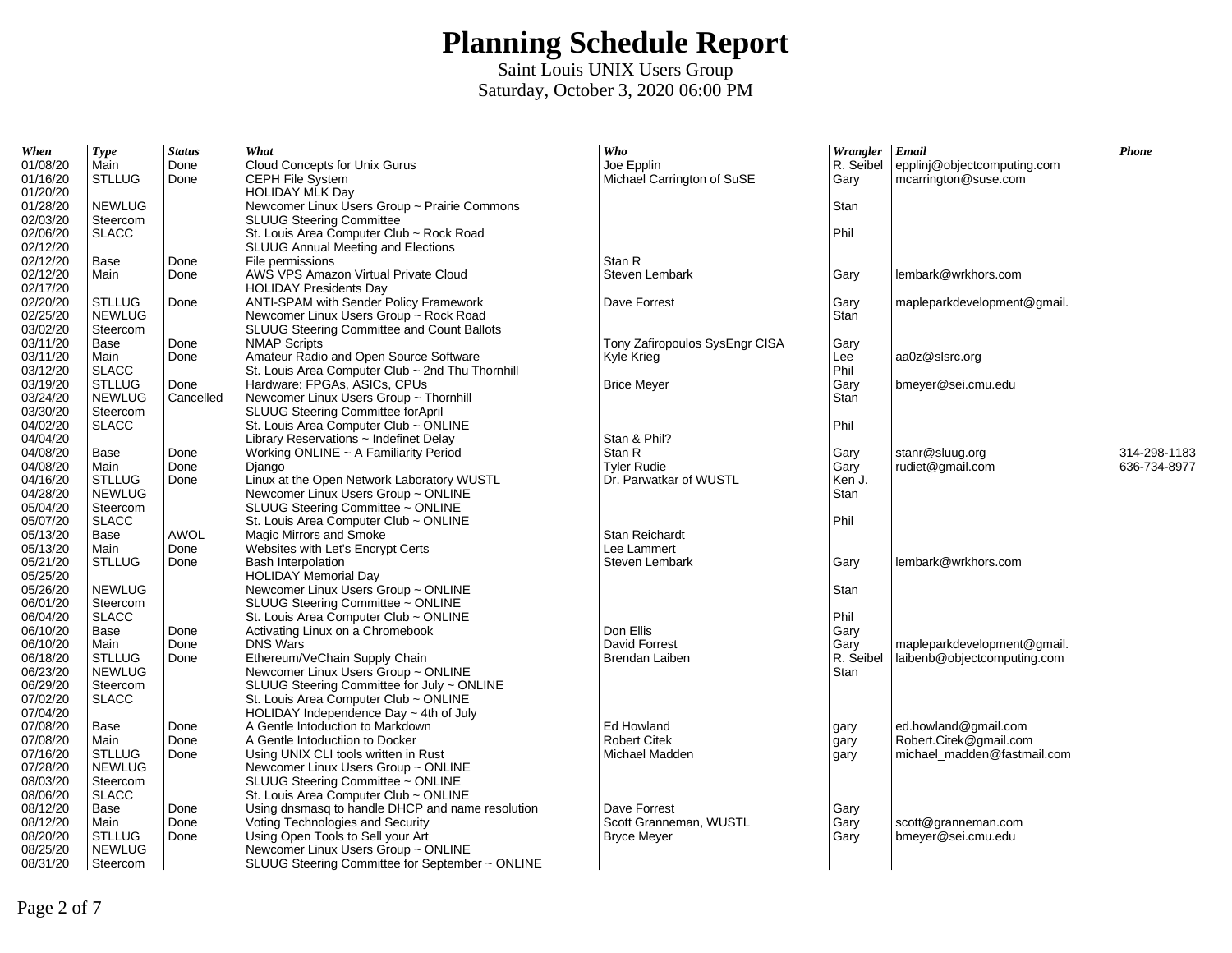| When                 | <b>Type</b>   | <b>Status</b> | What                                                                              | Who                                   | Wrangler Email |                      | Phone |
|----------------------|---------------|---------------|-----------------------------------------------------------------------------------|---------------------------------------|----------------|----------------------|-------|
| 09/03/20             | <b>SLACC</b>  |               | St. Louis Area Computer Club ~ ONLINE                                             |                                       |                |                      |       |
| 09/09/20             | Base          | Done          | Apple Phone iOS 14 Details                                                        | Scott Granneman                       | Gary           | scott@granneman.com  |       |
| 09/09/20             | Main          | Not Done      |                                                                                   |                                       |                |                      |       |
| 09/17/20             | <b>STLLUG</b> | Done          | CephFS and Uyuni Project                                                          | Michael Carrington and Patrick Swartz | Gary           | mcarrington@suse.com |       |
| 09/22/20             | <b>NEWLUG</b> |               | Newcomer Linux Users Group ~ ONLINE                                               |                                       |                |                      |       |
| 10/01/20             | <b>SLACC</b>  |               | St. Louis Area Computer Club ~ ONLINE                                             |                                       |                |                      |       |
| 10/03/20             |               |               | <b>Library Reservations</b>                                                       | Stan & Phil?                          |                |                      |       |
| 10/05/20             | Steercom      |               | SLUUG Steering Committee ~ ONLINE                                                 |                                       |                |                      |       |
| 10/14/20             | Base          | Available     |                                                                                   |                                       |                |                      |       |
| 10/14/20             | Base          | Idea          | Advantages and disadvantages of Linux                                             | https://meterpreter.org/              |                |                      |       |
| 10/14/20             | Base          | Idea          | AWK and sed                                                                       | James Conroy BASE 2020-01-08          |                |                      |       |
| 10/14/20             | Base          | Idea          | Boot process                                                                      |                                       |                |                      |       |
| 10/14/20             | Base          | Idea          | Chkconfig, init.d, etc.                                                           |                                       |                |                      |       |
| 10/14/20             | Base          | Idea          | Chrome / Chromium-browser                                                         |                                       |                |                      |       |
| 10/14/20             | Base          | Idea          | Dia (drawing software)                                                            | stanr BASE 2013-01-09                 |                |                      |       |
| 10/14/20             | Base          | Idea          | Division of OSS projects                                                          |                                       |                |                      |       |
| 10/14/20             | Base          | Idea          | DNS installation, setup, and configure                                            |                                       |                |                      |       |
| 10/14/20             | Base          | Idea          | <b>DNS Using Different Servers</b>                                                |                                       |                |                      |       |
| 10/14/20             | Base          | Idea          | FILESYSTEMS(5) (see man fs)                                                       |                                       |                |                      |       |
| 10/14/20             | Base          | Idea          | Finding Linux files and file contents                                             | https://meterpreter.org/              |                |                      |       |
| 10/14/20             | Base          | Idea          | How to configure SSH in Linux                                                     | https://meterpreter.org/              |                |                      |       |
| 10/14/20             | Base          | Idea          | How to enable Remote Access MySQL                                                 | https://meterpreter.org/              |                |                      |       |
| 10/14/20             | Base          | Idea          | How to set up a UFW firewall                                                      | https://meterpreter.org/              |                |                      |       |
| 10/14/20             | Base          | Idea          | Installing OS-signing keys in UEFI                                                |                                       |                |                      |       |
| 10/14/20             | Base          | Idea          | install OpenVPN Server in Linux                                                   | https://meterpreter.org/              |                |                      |       |
| 10/14/20             | Base          | Idea          | $IRC$ ~ internet Relay Chat                                                       |                                       |                |                      |       |
| 10/14/20             | Base          | Idea          | Kallithea (source code repository hosting)                                        |                                       |                |                      |       |
| 10/14/20             | Base          | Idea          | LibreOffice Draw                                                                  |                                       |                |                      |       |
| 10/14/20             | Base          | Idea          | Linux Log Analysis                                                                | https://meterpreter.org/              |                |                      |       |
| 10/14/20             | Base          | Idea          | Linux terminal shortcuts                                                          | https://meterpreter.org/              |                |                      |       |
| 10/14/20             | Base          | Idea          | MS Windows regedit - edit Windows registry from Linux                             | っ                                     |                |                      |       |
| 10/14/20             | Base          | Idea          | mutt email client                                                                 | Jeff Muse MAIN 2013-01-09             |                |                      |       |
| 10/14/20             | Base          | Idea          | nginx (web server, reverse proxy, etc.)                                           |                                       |                |                      |       |
| 10/14/20             | Base          | Idea          | OpenSSL (CSRs, certificates, s client)                                            |                                       |                |                      |       |
| 10/14/20             | Base          | Idea          | <b>Physical Security</b>                                                          |                                       |                |                      |       |
| 10/14/20             | Base          | Idea          | Regular expressions                                                               |                                       |                |                      |       |
| 10/14/20             | Base          | Idea          | Remote access to Linux, Windows, macOS                                            |                                       |                |                      |       |
| 10/14/20             | Base          | Idea          | Secure Enhanced Linux (SELinux)?                                                  | https://meterpreter.org/              |                |                      |       |
| 10/14/20             | Base          | Idea          | Standard In/Out/Error, Redirection, and Pipes                                     |                                       |                |                      |       |
| 10/14/20<br>10/14/20 | Base<br>Base  | Idea<br>Idea  | Survey audio processing software<br>Survey video processing software              |                                       |                |                      |       |
|                      |               |               |                                                                                   |                                       |                |                      |       |
| 10/14/20<br>10/14/20 | Base          | Idea          | Top 10 most useful Linux commands                                                 | https://meterpreter.org/              |                |                      |       |
|                      | Base          | Idea          | Use cat command (can combine files)                                               | https://meterpreter.org/              |                |                      |       |
| 10/14/20             | Base          | Idea          | Use $cp$ , mv, rm, and touch commands $\sim$ manage files                         | https://meterpreter.org/              |                |                      |       |
| 10/14/20             | Base          | Idea          | Use cut and paste commands                                                        |                                       |                |                      |       |
| 10/14/20             | Base          | Idea          | Use df to report file systrem disk space usage                                    | https://meterpreter.org/              |                |                      |       |
| 10/14/20             | Base          | Idea          | Use dig command to query DNS records                                              | https://meterpreter.org/              |                |                      |       |
| 10/14/20<br>10/14/20 | Base<br>Base  | Idea<br>Idea  | Use Fail2ban to secure SSH service                                                | Ken Johnson STLLUG 2016-12-15         |                |                      |       |
| 10/14/20             | Base          | Idea          | Use gitso to support others (remotely)<br>Use grep to search for pattern in files | https://meterpreter.org/              |                |                      |       |
| 10/14/20             | Base          | Idea          | Use iperf command to diagnose network speed                                       | https://meterpreter.org/              |                |                      |       |
| 10/14/20             | Base          | Idea          | Use locate command                                                                | https://meterpreter.org/              |                |                      |       |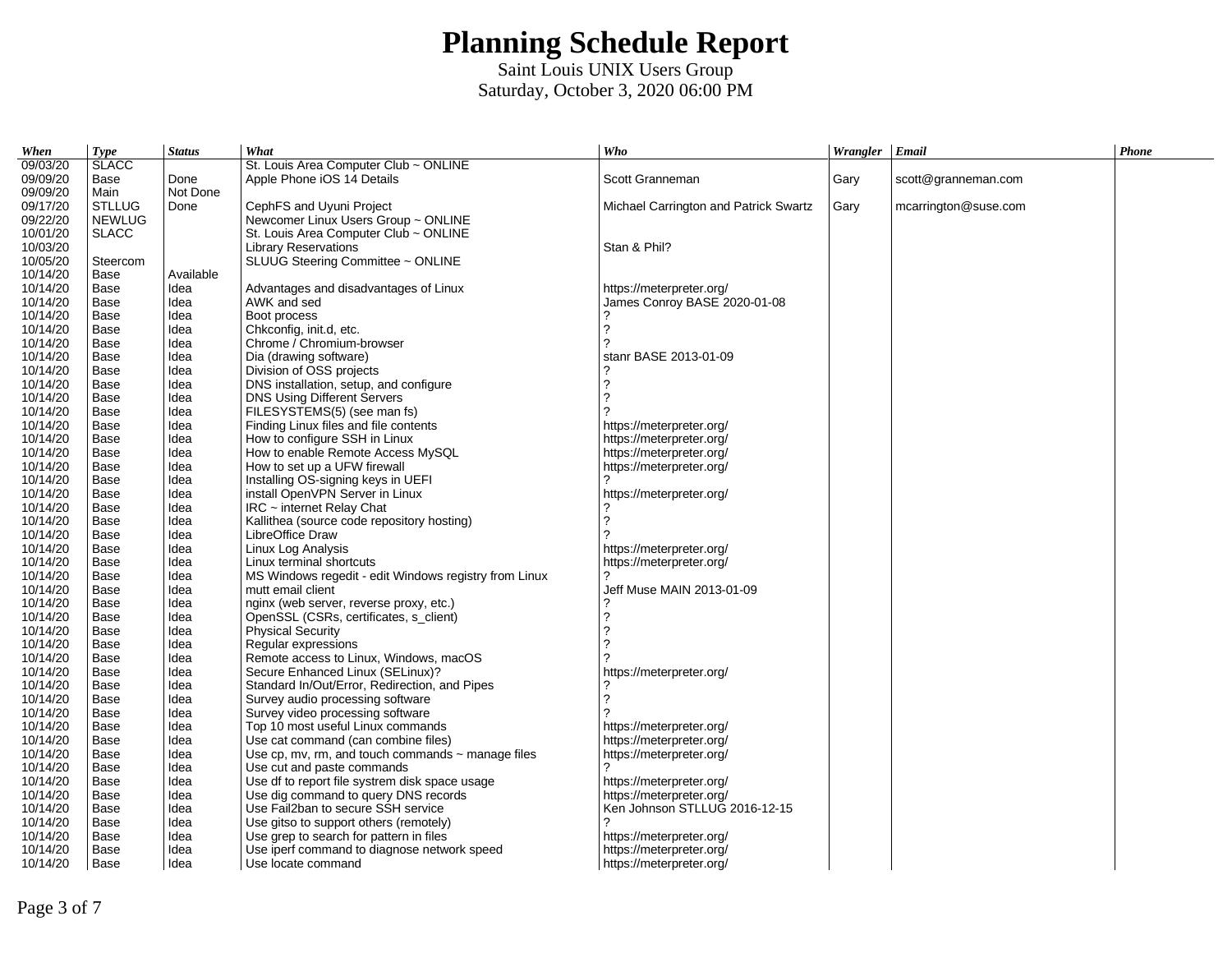| When     | <b>Type</b>   | <b>Status</b> | What                                                        | Who                             | Wrangler Email |                        | Phone        |
|----------|---------------|---------------|-------------------------------------------------------------|---------------------------------|----------------|------------------------|--------------|
| 10/14/20 | Base          | Idea          | Use mkdir and rmdir command $\sim$ manage directories       | https://meterpreter.org/        |                |                        |              |
| 10/14/20 | Base          | Idea          | Use mount command and /etc/fstab file                       |                                 |                |                        |              |
| 10/14/20 | Base          | Idea          | Use mtr command to diagnose network problems                | https://meterpreter.org/        |                |                        |              |
| 10/14/20 | Base          | Idea          | Use netstat to view all open ports on Linux                 | https://meterpreter.org/        |                |                        |              |
| 10/14/20 | Base          | Idea          | Use PGP/GPG in Email                                        |                                 |                |                        |              |
| 10/14/20 | Base          | Idea          | Use ps, bg, fg, kill, killall, top, htop with processes     | https://meterpreter.org/        |                |                        |              |
| 10/14/20 | Base          | Idea          | Use rsync and grsync $\sim$ local/remote file copy          |                                 |                |                        |              |
| 10/14/20 | Base          | Idea          | Use scp and sftp commands to transfer data                  | https://meterpreter.org/        |                |                        |              |
| 10/14/20 | Base          | Idea          | Use script and scriptreplay                                 |                                 |                |                        |              |
| 10/14/20 | Base          | Idea          | Use SimpleScreenRecorder                                    |                                 |                |                        |              |
| 10/14/20 | Base          | Idea          | Use sort and uniq commands                                  | https://meterpreter.org/        |                |                        |              |
| 10/14/20 | Base          | Idea          | Use split and cat to divide and combine files               | https://meterpreter.org/        |                |                        |              |
| 10/14/20 | Base          | Idea          | Use ss to view network status                               | https://meterpreter.org/        |                |                        |              |
| 10/14/20 | Base          | Idea          | Use sync command (finish writes to USB thumbdrives)         |                                 |                |                        |              |
| 10/14/20 | Base          | Idea          | Use tar and gzip commands $\sim$ archive and compress files | https://meterpreter.org/        |                |                        |              |
| 10/14/20 | Base          | Idea          | Use touch command                                           | https://meterpreter.org/        |                |                        |              |
| 10/14/20 | Base          | Idea          | Use vi/vim editor                                           | https://meterpreter.org/        |                |                        |              |
| 10/14/20 | Base          | Idea          | <b>WHOIS</b>                                                | 2                               |                |                        |              |
| 10/14/20 | Main          | Available     |                                                             |                                 |                |                        |              |
| 10/14/20 | Main          | Idea          | Apple interfaces and accessories for audio & video          | Don Ellis                       | Gary           |                        |              |
| 10/14/20 | Main          | Idea          | <b>Block Chain Concepts (WITHOUT ANY BITCOIN)</b>           | Prof.Feng Hou, Maryville        | R. Seible      | fhou@maryville.edu     |              |
| 10/14/20 | Main          | Idea          | <b>Browser Alternatives</b>                                 | Scott Granneman                 |                |                        |              |
|          |               |               |                                                             |                                 | Gary           | scott@granneman.com    |              |
| 10/14/20 | Main          | Idea          | Collect all logins                                          | Joe Bohnenstiehl                | Gary           | jbohnens@gmail.com     |              |
| 10/14/20 | Main          | Idea          | Computing for the Visually Impared                          | Ed Howland                      | Gary           | ed.howland@gmail.com   | 616-206-7911 |
| 10/14/20 | Main          | Idea          | How Bad is Cryptocurrency                                   | Steven Lembark                  | Gary           | lembark@wrkhors.com    |              |
| 10/14/20 | Main          | Idea          | Ins and outs of Firewalld                                   | Lee Lammert                     | Lee            |                        |              |
| 10/14/20 | Main          | Idea          | openVAS upgrade (No earlier than Oct)                       | Tony Zafiropoulos SysEngr CISA  | Gary           | tonyz@CTiTEK.com       | 314-504-3974 |
| 10/14/20 | Main          | Idea          | Redhat OpenShift Container Platform                         | https://OpenShift.com           |                |                        |              |
| 10/14/20 | Main          | Idea          | Tsunami Vulnerability Scanner                               | Security Now! #775 - 07-14-20   |                |                        |              |
| 10/14/20 | Main          | Idea          | Using git for distributed version control of files          | Robert Citek                    | gary           | Robert.Citek@gmail.com |              |
| 10/14/20 | Main          | Idea          | Using High End Graphic Cards                                | <b>Brice Meyer</b>              | Gary           | bmeyer@sei.cmu.edu     |              |
| 10/14/20 | Main          | Idea          | ZoneMinder (January 2020 was latest release)                | <b>Andrew Bauer</b>             | Gary           |                        |              |
| 10/14/20 | TBD           | Idea          | Ansible/Puppet on Cloud Containers                          | Frank M. Syler                  | Gary           | me@franksiler.com      |              |
| 10/14/20 | <b>TBD</b>    | Idea          | OpenWrt ~ Secure Your Router with Linux                     | https://openwrt.org/            |                |                        |              |
| 10/14/20 | TBD           | Idea          | Overview of Functional Programming                          | 2                               |                |                        |              |
| 10/14/20 | TBD           | Idea          | PXE boot using pfsense and freenas                          | Wendell Barber                  | Gary           | pure102@hotmail.com    |              |
| 10/14/20 | <b>TBD</b>    | Idea          | Raspberry Pi 4 Installation                                 | <b>Brian Bilgere</b>            | Gary           | bfka2000@gmail.com     |              |
| 10/14/20 | <b>TBD</b>    | Idea          | Ripgrep and FZF (should this be 2 seprate?)                 | Tom Hrausicky                   | Gary           | tchrabusicky@gmail.com |              |
| 10/14/20 | <b>TBD</b>    | Idea          | serverless on Cloud Containers                              | Frank M. Syler                  | Gary           | me@franksiler.com      |              |
| 10/14/20 | TBD           | Idea          | Smoking Docker (58 slides)                                  | Steven Lembark                  | Gary           | lembark@wrkhors.com    |              |
| 10/14/20 | TBD           | Idea          | SUSE on Raspberry Pi                                        | Joe Bohnenstiehl                | Gary           | jbohnens@gmail.com     |              |
| 10/14/20 | <b>TBD</b>    | Idea          | terraform on Cloud Containers                               | Frank M. Syler                  | Gary           | me@franksiler.com      |              |
| 10/14/20 | TBD           | Idea          | Yubikey ~ Multi Factor Authentication Device                | 2                               |                |                        |              |
| 10/15/20 | <b>STLLUG</b> | Available     | ~~ Back-To-Back session. Why not delay 1 week?              |                                 |                |                        |              |
| 10/15/20 | <b>STLLUG</b> | Idea          | IBM and Red Hat                                             | George Switzer                  | Gary           | gswitzer@us.ibm.com    | 309-264-8569 |
| 10/15/20 | <b>STLLUG</b> | Idea          | Microsoft's Windows Subsystem for Linux (WSL)               | Ahjay, Glenn, Brian W. Caldwell | Gary           |                        |              |
| 10/15/20 | <b>STLLUG</b> | Idea          | Oracle Linux                                                |                                 | Gary           |                        |              |
| 10/27/20 | <b>NEWLUG</b> |               | Newcomer Linux Users Group ~ ONLINE                         |                                 |                |                        |              |
| 11/02/20 | Steercom      |               | SLUUG Steering Committee ~ ONLINE                           |                                 |                |                        |              |
| 11/05/20 | <b>SLACC</b>  |               | St. Louis Area Computer Club ~ ONLINE                       |                                 |                |                        |              |
| 11/11/20 |               |               | <b>HOLIDAY Vetrans Day</b>                                  |                                 |                |                        |              |
| 11/11/20 | Base          | Confirmed     | Using make utility                                          | Ed Howland                      | stan           | ed.howland@gmail.com   | 616-206-7911 |
|          |               |               |                                                             |                                 |                |                        |              |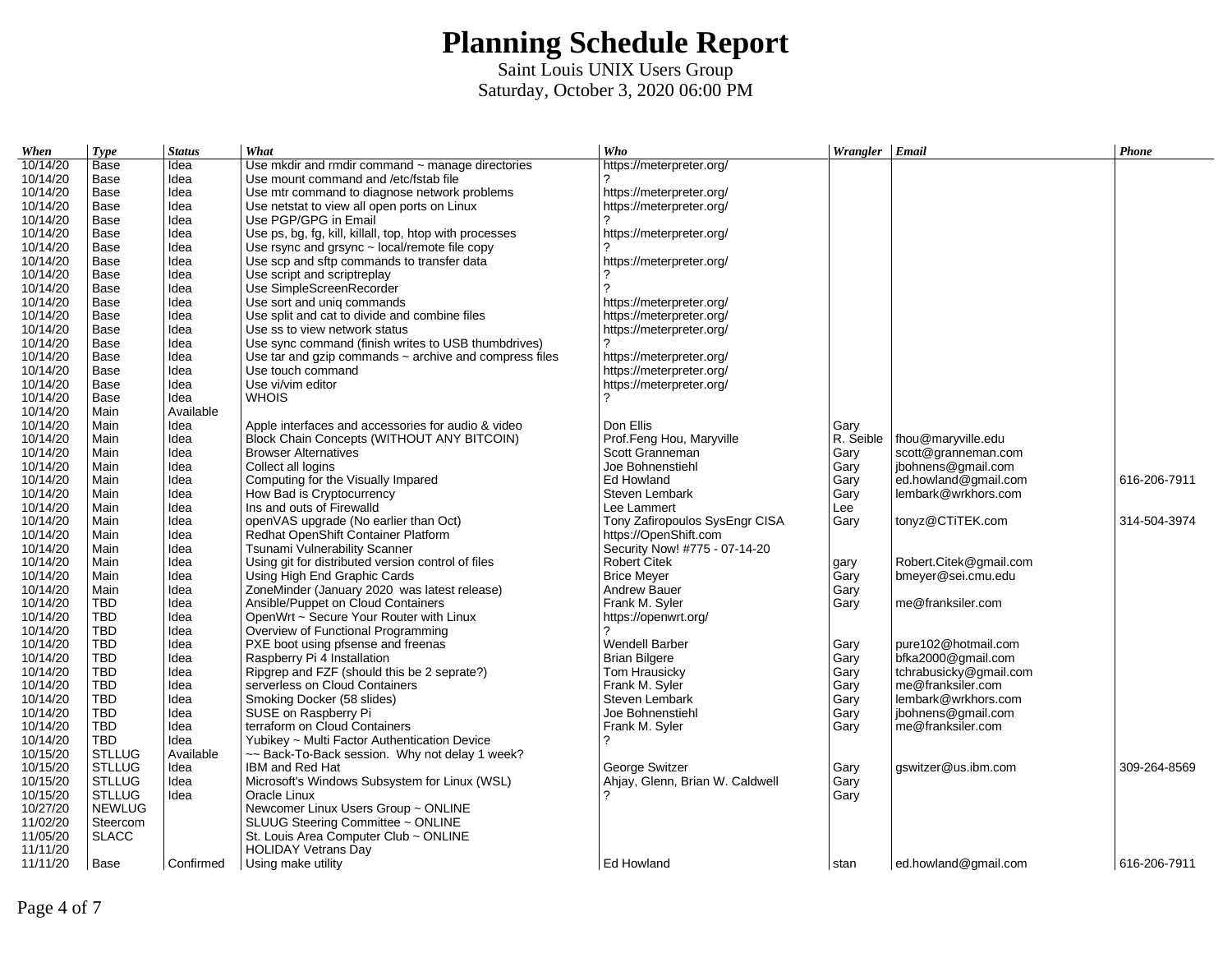| When                 | <b>Type</b>   | <b>Status</b> | What                                                                     | Who                   | Wrangler Email |                     | Phone        |
|----------------------|---------------|---------------|--------------------------------------------------------------------------|-----------------------|----------------|---------------------|--------------|
| 11/11/20             | Main          | Available     |                                                                          |                       |                |                     |              |
| 11/19/20             | <b>STLLUG</b> | Available     |                                                                          |                       |                |                     |              |
| 11/24/20             | <b>NEWLUG</b> |               | Newcomer Linux Users Group ~ ONLINE                                      |                       |                |                     |              |
| 11/26/20             |               |               | <b>HOLIDAY Thanksgiving Day</b>                                          |                       |                |                     |              |
| 11/30/20             | Steercom      |               | SLUUG Steering Committee for December ~ ONLINE                           |                       |                |                     |              |
| 12/03/20             | <b>SLACC</b>  |               | St. Louis Area Computer Club ~ ONLINE                                    |                       |                |                     |              |
| 12/09/20             | Base          | Available     |                                                                          |                       |                |                     |              |
| 12/09/20             | Main          | Available     |                                                                          |                       |                |                     |              |
| 12/15/20             | <b>NEWLUG</b> |               | Newcomer Linux Users Group $\sim$ 3rd Tuesday $\sim$ ONLINE              |                       |                |                     |              |
| 12/17/20             | <b>STLLUG</b> | Available     |                                                                          |                       |                |                     |              |
| 12/24/20             |               |               | Christmas Eve                                                            |                       |                |                     |              |
| 12/25/20             |               |               | <b>HOLDIAY Christmas Day</b>                                             |                       |                |                     |              |
| 12/31/20             |               |               | New Year Eve                                                             |                       |                |                     |              |
| 01/01/21             |               |               | <b>HOLIDAY New Year 2021</b>                                             |                       |                |                     |              |
| 01/04/21             | Steercom      |               | SLUUG Steering Committee ~ ONLINE                                        |                       |                |                     |              |
| 01/07/21             | <b>SLACC</b>  |               | St. Louis Area Computer Club $\sim$ ONLINE                               |                       |                |                     |              |
| 01/13/21             | Base          | Available     |                                                                          |                       |                |                     |              |
| 01/13/21             | Main          | Available     |                                                                          |                       |                |                     |              |
| 01/21/21             | <b>STLLUG</b> | Available     |                                                                          |                       |                |                     |              |
| 01/26/21             | <b>NEWLUG</b> |               | Newcomer Linux Users Group ~ ONLINE                                      |                       |                |                     |              |
| 02/01/21             | Steercom      |               | SLUUG Steering Committee ~ ONLINE                                        |                       |                |                     |              |
| 02/04/21             | <b>SLACC</b>  |               | St. Louis Area Computer Club ~ ONLINE                                    |                       |                |                     |              |
| 02/10/21             |               |               | <b>SLUUG Annual Meeting and Elections</b>                                |                       |                |                     |              |
| 02/10/21             | Base          | Available     |                                                                          |                       |                |                     |              |
| 02/10/21             | Main          | Available     |                                                                          |                       |                |                     |              |
| 02/18/21             | <b>STLLUG</b> | Available     |                                                                          |                       |                |                     |              |
| 02/23/21             | <b>NEWLUG</b> |               | Newcomer Linux Users Group ~ ONLINE                                      |                       |                |                     |              |
| 03/01/21             | Steercom      |               | SLUUG Steering Committee ~ ONLINE                                        |                       |                |                     |              |
| 03/04/21             | <b>SLACC</b>  |               | St. Louis Area Computer Club $\sim$ ONLINE                               |                       |                |                     |              |
| 03/10/21             | Base          | Available     |                                                                          |                       |                |                     |              |
| 03/10/21             | Main          | Available     |                                                                          |                       |                |                     |              |
| 03/18/21             | <b>STLLUG</b> | Available     |                                                                          |                       |                |                     |              |
|                      | <b>NEWLUG</b> |               |                                                                          |                       |                |                     |              |
| 03/23/21<br>03/29/21 | Steercom      |               | Newcomer Linux Users Group ~ ONLINE<br>SLUUG Steering Committee ~ ONLINE |                       |                |                     |              |
| 04/01/21             | <b>SLACC</b>  |               | St. Louis Area Computer Club $\sim$ ONLINE                               |                       |                |                     |              |
| 04/14/21             |               | Available     |                                                                          |                       |                |                     |              |
| 04/14/21             | Base<br>Main  | Available     |                                                                          |                       |                |                     |              |
| 04/15/21             | <b>STLLUG</b> | Available     |                                                                          |                       |                |                     |              |
| 04/27/21             | <b>NEWLUG</b> |               | Newcomer Linux Users Group ~ ONLINE                                      |                       |                |                     |              |
|                      |               |               |                                                                          |                       |                |                     |              |
| 05/20/21             | <b>STLLUG</b> | Available     |                                                                          |                       |                |                     |              |
| 01/18/38<br>01/18/38 |               |               | Year 2038 Problem Eve (Y2038 or Y2k38 or Unix Y2K)                       |                       |                |                     |              |
|                      | a             |               |                                                                          |                       |                |                     |              |
| 01/18/38             | Base          | Idea          | SLUUG Calendar on Thunderbird Calendar                                   | Stan R                |                |                     |              |
| 01/18/38             | Base          | Not Ready     | Using Data Form in Calc                                                  | Stan R<br>2           | Gary           | stanr@sluug.org     | 314-298-1183 |
| 01/18/38             | Base          | Secondary     | Keyboard Karaoke                                                         |                       |                |                     |              |
| 01/18/38             | Base          | Tutorial      | Learning Linux by Exploring                                              | Stan R                |                |                     |              |
| 01/18/38             | Base          | Withdrawn     | SplashTop (Commercial Site)                                              | 2                     |                |                     |              |
| 01/18/38             | Base          | Withdrawn     | Using UUCP in this Century                                               | <b>Terry Linhardt</b> | Gary           | tlinhardt@gmail.com |              |
| 01/18/38             | Main          | Impossible    | Research utilization of Linux at SLU                                     | Erik Kaufman          | Gary           |                     |              |
| 01/18/38             | <b>STLLUG</b> | Idea          | The Year of Linux on the Desktop                                         | Linus Tovalds         | R.M.S.         |                     |              |
| 01/18/38             | <b>STLLUG</b> | Impossible    | Belenix Linux (Discontinued)                                             | Jeff Logullo          |                |                     |              |
| 01/18/38             | <b>STLLUG</b> | Withdrawn     | Everything I Know About SAMBA                                            | Stan R                | Stan R         | stanr@sluug.org     | 314-298-1183 |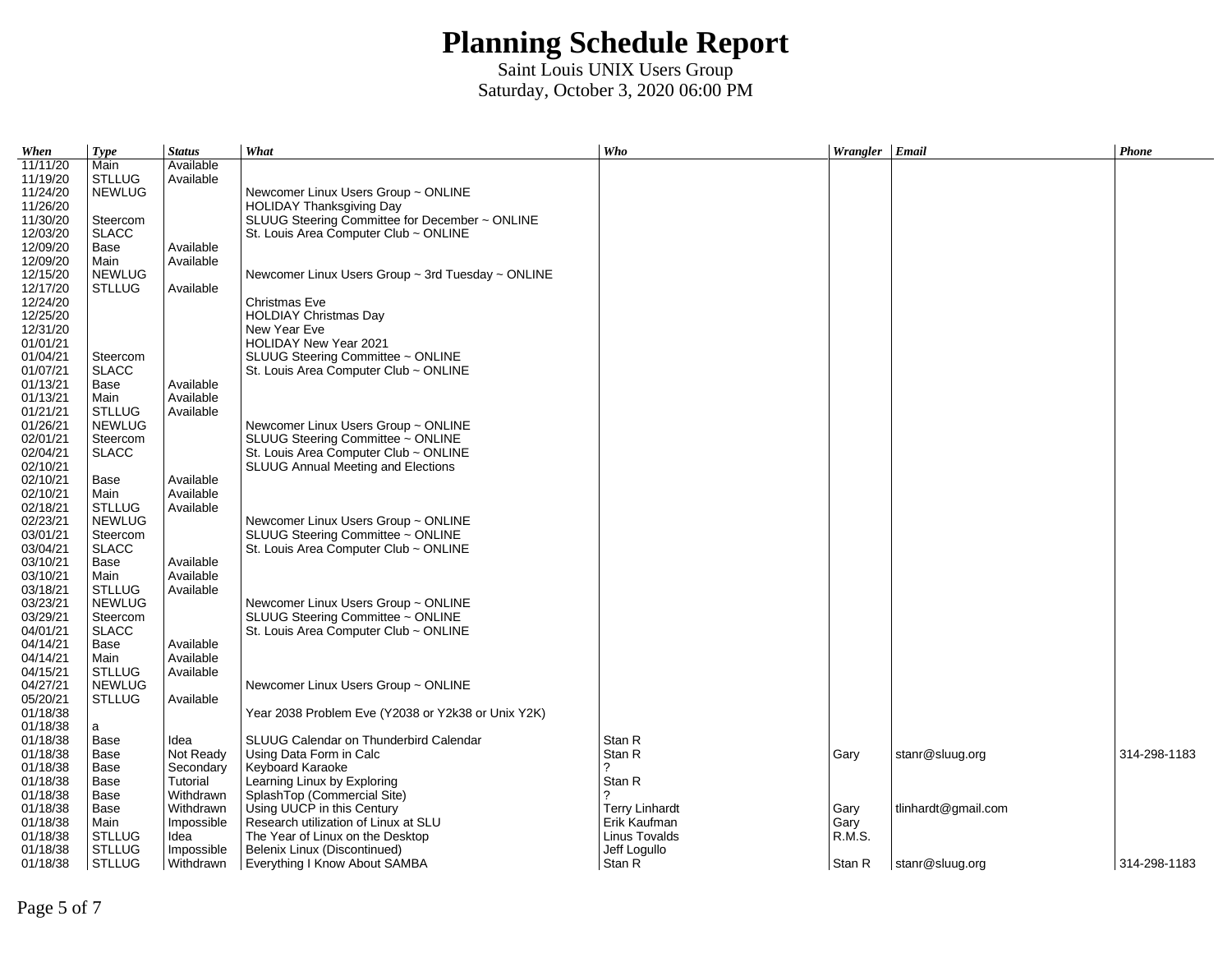| When                 | <b>Type</b>       | <b>Status</b> | What                                      | Who                          | Wrangler Email |                     | Phone |
|----------------------|-------------------|---------------|-------------------------------------------|------------------------------|----------------|---------------------|-------|
| 01/18/38             | TBD               | Idea          | 3D Printing                               | 2                            |                |                     |       |
| 01/18/38             | TBD               | Idea          | AIX current release, features, future     | Someone from IBM corporate?  |                |                     |       |
| 01/18/38             | TBD               | Idea          | Ansible (more in-depth, hands-on)         |                              |                |                     |       |
| 01/18/38             | TBD               | Idea          | Apple current release, features, future   | 2                            |                |                     |       |
| 01/18/38             | TBD               | Idea          | <b>Bitcoin</b>                            | 2                            |                |                     |       |
| 01/18/38             | TBD               | Idea          | Build and Manage Desktop Applications     |                              | Lee            |                     |       |
| 01/18/38             | TBD               | Idea          | CoffeeScript, HAML, and SASS              | Craig Buchek                 |                |                     |       |
| 01/18/38             | <b>TBD</b>        | Idea          | coreboot                                  |                              |                |                     |       |
| 01/18/38             | TBD               | Idea          | <b>CPUs</b>                               | ?                            |                |                     |       |
| 01/18/38             | TBD               | Idea          | Current tools for web development         | 2                            |                |                     |       |
| 01/18/38             | TBD               | Idea          | Desktop Distro roundup                    |                              |                |                     |       |
| 01/18/38             | TBD               | Idea          | Desktop Environment roundup               |                              |                |                     |       |
| 01/18/38             | TBD               | Idea          | Developing for (web, native) iPhone       | 2                            |                |                     |       |
| 01/18/38             | TBD               | Idea          | Diversity in Tech                         | 2                            |                |                     |       |
| 01/18/38             | TBD               | Idea          | Emacs                                     | Deech?                       |                |                     |       |
| 01/18/38             | TBD               | Idea          | Fedora Design Suite                       | 2                            |                |                     |       |
| 01/18/38             | TBD               | Idea          | Fedora Security Lab                       | 2                            |                |                     |       |
| 01/18/38             | TBD               | Idea          | <b>Flying Boxes</b>                       | Kyle Cordes                  |                |                     |       |
| 01/18/38             | TBD               | Idea          | Gaming on Linux with Steam                |                              |                |                     |       |
| 01/18/38             | TBD               | Idea          | Geo-separation of data centers            | 2                            |                |                     |       |
| 01/18/38             | TBD               | Idea          | Gnome 3 (getting past the hate)           | 2                            |                |                     |       |
| 01/18/38             | TBD               | Idea          | GPU processing                            | 2                            |                |                     |       |
| 01/18/38             | TBD               | Idea          | <b>GUI builders</b>                       |                              |                |                     |       |
| 01/18/38             | TBD               | Idea          | Homebrew on Linux, macOS and Win10        |                              | Don E.         | don.ellis@gmail.com |       |
| 01/18/38             | TBD               | Idea          | Hostirian/Primary.NET Data Center         | 2                            |                |                     |       |
| 01/18/38             | TBD               | Idea          | HP-UX current release, features, future   | っ                            |                |                     |       |
| 01/18/38             | TBD               | Idea          | <b>HTML</b>                               | Craig Buchek                 |                |                     |       |
| 01/18/38             | TBD               | Idea          | <b>HTTP</b>                               | Craig Buchek                 |                |                     |       |
| 01/18/38             | <b>TBD</b>        | Idea          | <b>IBM Virtualization Demonstration</b>   | Sammie Allum                 |                |                     |       |
| 01/18/38             | TBD               | Idea          | Key Management                            | Yi Yang                      |                |                     |       |
| 01/18/38             | TBD               | Idea          | logcheck, fcheck                          |                              |                |                     |       |
|                      | TBD               | Idea          | MAC OSX server                            | Craig Buchek                 |                |                     |       |
| 01/18/38<br>01/18/38 | TBD               |               |                                           |                              |                |                     |       |
|                      | <b>TBD</b>        | Idea          | Mac OS X topics                           | Craig Buchek                 |                |                     |       |
| 01/18/38             |                   | Idea          | Mind-mapping Applications                 |                              |                |                     |       |
| 01/18/38             | TBD               | Idea          | Munin (resource monitoring)               |                              |                |                     |       |
| 01/18/38             | TBD               | Idea          | MySQL                                     | Jeff Logullo                 |                |                     |       |
| 01/18/38             | TBD               | Idea          | NoSQL                                     | 2                            |                |                     |       |
| 01/18/38             | TBD<br><b>TBD</b> | Idea          | Nuclear Belly Button Battery              |                              |                |                     |       |
| 01/18/38             |                   | Idea          | OpenBSD for Linux Users                   | Ken Johnson                  |                |                     |       |
| 01/18/38             | TBD               | Idea          | OpenID/OAuth                              | 2                            |                |                     |       |
| 01/18/38             | TBD               | Idea          | pfSense (firewall/router)                 | 2                            |                |                     |       |
| 01/18/38             | TBD               | Idea          | PHP hello world talk with the PHP group   |                              |                |                     |       |
| 01/18/38             | TBD               | Idea          | PHP or generic programming language       |                              |                |                     |       |
| 01/18/38             | <b>TBD</b>        | Idea          | Project Indiana                           | Jeff Logullo                 |                |                     |       |
| 01/18/38             | TBD               | Idea          | Recent NSA and Security Updates           |                              |                |                     |       |
| 01/18/38             | <b>TBD</b>        | Idea          | Recovering from disaster                  |                              |                |                     |       |
| 01/18/38             | TBD               | Idea          | Red Hat Cloud Topics                      | Joe "Zonker" Brockmeier      |                |                     |       |
| 01/18/38             | TBD               | Idea          | Red Hat Community Topics                  | Joe "Zonker" Brockmeier      |                |                     |       |
| 01/18/38             | <b>TBD</b>        | Idea          | Red Hat Enterprise Linux (RHEL) or Fedora | Tried Clark Smith at Red Hat |                |                     |       |
| 01/18/38             | <b>TBD</b>        | Idea          | <b>Red Hat Topics</b>                     | Joe "Zonker" Brockmeier      |                |                     |       |
| 01/18/38             | <b>TBD</b>        | Idea          | R statistics package                      |                              |                |                     |       |
| 01/18/38             | <b>TBD</b>        | Idea          | Ruby on Rails                             | Craig Buchek                 |                |                     |       |